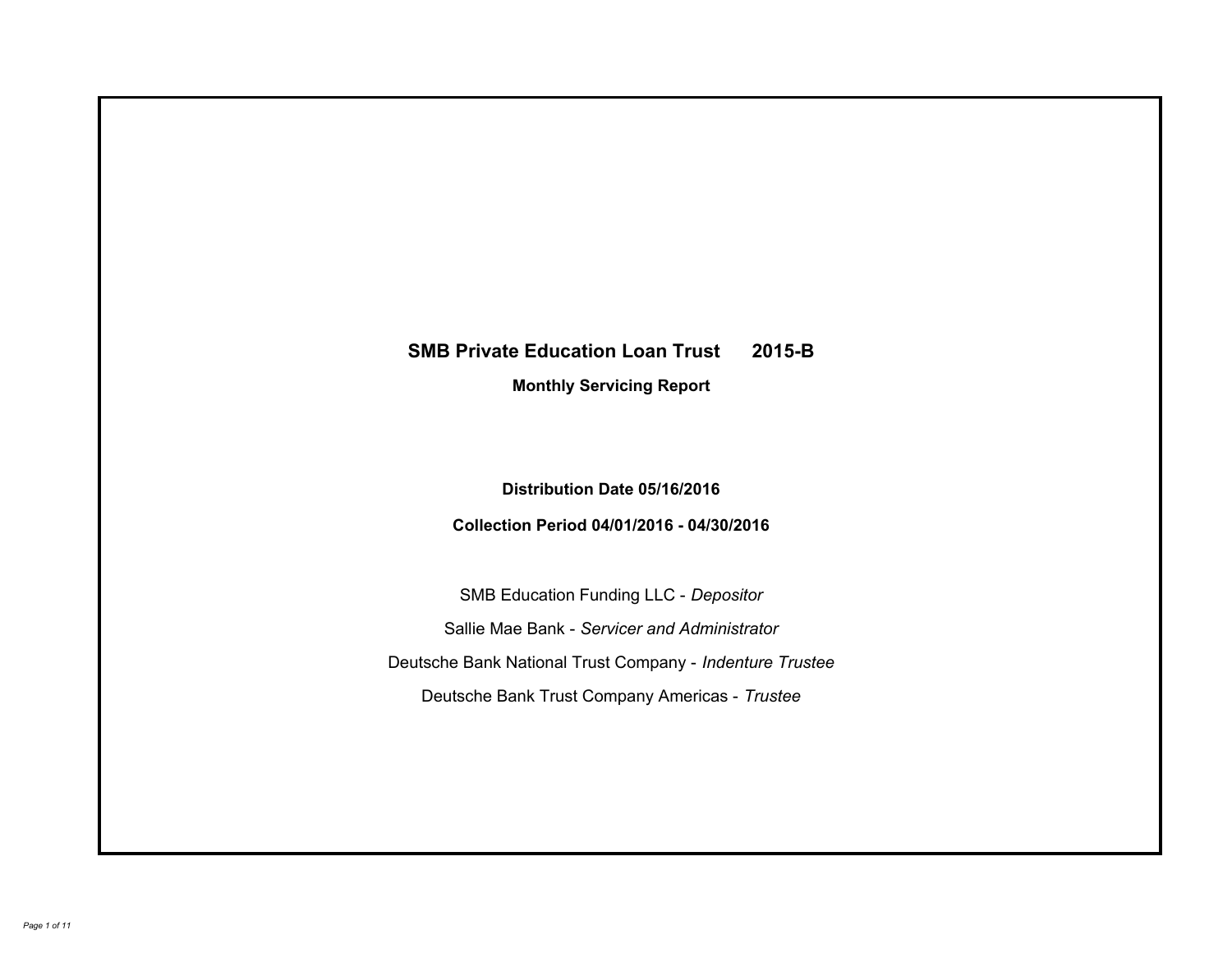A

| А | <b>Student Loan Portfolio Characteristics</b>         |                                                 | <b>Settlement Date</b><br>07/30/2015 | 03/31/2016                      | 04/30/2016                      |
|---|-------------------------------------------------------|-------------------------------------------------|--------------------------------------|---------------------------------|---------------------------------|
|   | <b>Principal Balance</b>                              |                                                 | \$700,964,388.29                     | \$671,163,059.70                | \$664,110,045.59                |
|   | Interest to be Capitalized Balance                    |                                                 | 42,430,107.89                        | 43,017,037.34                   | 44,327,973.57                   |
|   | Pool Balance                                          |                                                 | \$743,394,496.18                     | \$714,180,097.04                | \$708,438,019.16                |
|   | Weighted Average Coupon (WAC)                         |                                                 |                                      |                                 |                                 |
|   |                                                       | WAC1 (Contractual Interest Rate on the Loan)    | 8.20%                                | 8.41%                           | 8.40%                           |
|   |                                                       | WAC2 (Average of Applicable Interest Rate)      | 8.18%                                | 8.38%                           | 8.38%                           |
|   |                                                       | WAC3 (Average of Actual Interest Rate)          | 8.13%                                | 8.31%                           | 8.31%                           |
|   | Weighted Average Remaining Term                       |                                                 | 128.84                               | 124.96                          | 124.54                          |
|   | Number of Loans<br>Number of Borrowers<br>Pool Factor |                                                 | 63,899<br>43,918                     | 61,482<br>41,355<br>0.960701351 | 61,037<br>41,069<br>0.952977218 |
|   |                                                       | Since Issued Total Constant Prepayment Rate (1) |                                      | 4.97%                           | 5.22%                           |
|   |                                                       |                                                 |                                      |                                 |                                 |
|   | <b>Debt Securities</b>                                | Cusip/Isin                                      | 04/15/2016                           |                                 | 05/16/2016                      |
|   | A1                                                    | 78448QAA6                                       | \$164,472,056.71                     |                                 | \$156,680,437.40                |
|   | A <sub>2</sub> A                                      | 78448QAB4                                       | \$192,000,000.00                     |                                 | \$192,000,000.00                |
|   | A2B                                                   | 78448QAC2                                       | \$90,000,000.00                      |                                 | \$90,000,000.00                 |
|   | A <sub>3</sub>                                        | 78448QAD0                                       | \$75,000,000.00                      |                                 | \$75,000,000.00                 |
|   | B                                                     | 78448QAE8                                       | \$70,000,000.00                      |                                 | \$70,000,000.00                 |
|   | C                                                     | 78448QAF5                                       | \$50,000,000.00                      |                                 | \$50,000,000.00                 |
|   |                                                       |                                                 |                                      |                                 |                                 |
| C | <b>Certificates</b>                                   | Cusip/Isin                                      | 04/15/2016                           |                                 | 05/16/2016                      |
|   | Residual                                              | 78448Q108                                       | \$100,000.00                         |                                 | \$100,000.00                    |
|   |                                                       |                                                 |                                      |                                 |                                 |

|    | <b>Account Balances</b>                | 04/15/2016       | 05/16/2016       |
|----|----------------------------------------|------------------|------------------|
|    | Reserve Account Balance                | \$1,896,081.00   | \$1,896,081.00   |
|    |                                        |                  |                  |
| E. | <b>Asset / Liability</b>               | 04/15/2016       | 05/16/2016       |
|    | Overcollateralization Percentage       | 10.18%           | 10.55%           |
|    | Specified Overcollateralization Amount | \$214,254,029.11 | \$212,531,405.75 |
|    | Actual Overcollateralization Amount    | \$72,708,040.33  | \$74,757,581.76  |

(1) Since Issued Total CPR calculations found in monthly servicing reports issued on or prior to September 15, 2015 originally included loans that were removed from the pool by the sponsor because they became ineligible for the pool between the cut-off date and settlement date. On October 5, 2015, Since Issued Total CPR calculations were revised to exclude these loans and all prior monthly servicing reports were restated. For additional information, see 'Since Issued CPR Methodology' found on page 11 of this report.

C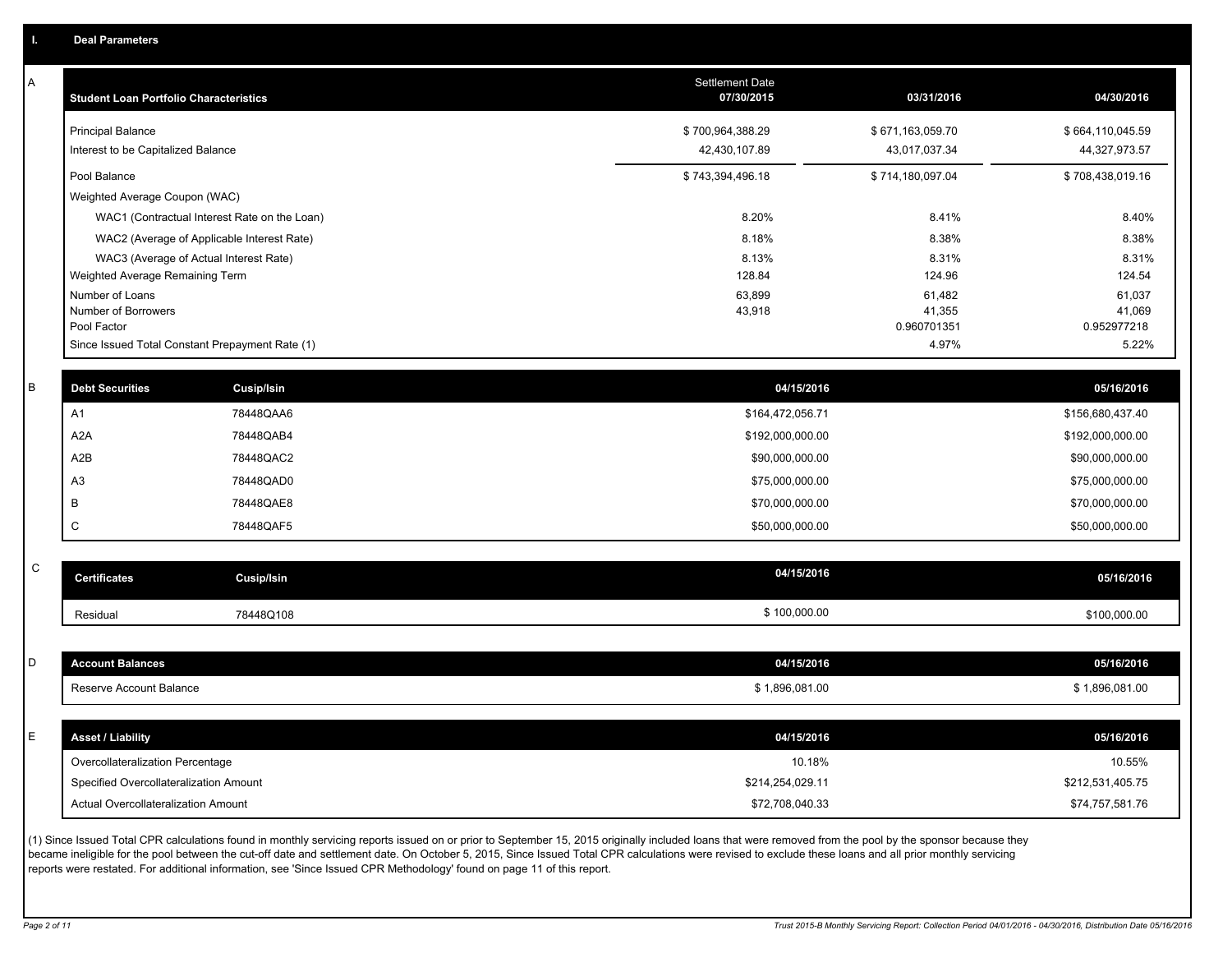### **II. 2015-B Trust Activity 04/01/2016 through 04/30/2016**

| <b>Borrower Principal</b><br>6,994,810.14<br><b>Consolidation Activity Principal</b><br>0.00<br>0.00<br>Seller Principal Reimbursement<br>Servicer Principal Reimbursement<br>0.00<br>0.00<br>Delinquent Principal Purchases by Servicer<br>0.00<br><b>Other Principal Deposits</b><br>\$6,994,810.14<br><b>Total Principal Receipts</b><br>В<br><b>Student Loan Interest Receipts</b><br>Borrower Interest<br>2,532,944.59<br>0.00<br><b>Consolidation Activity Interest</b><br>Seller Interest Reimbursement<br>0.00<br>0.00<br>Servicer Interest Reimbursement<br>Delinquent Interest Purchases by Servicer<br>0.00<br>0.00<br><b>Other Interest Deposits</b><br>\$2,532,944.59<br><b>Total Interest Receipts</b><br>С<br><b>Recoveries on Realized Losses</b><br>\$13,235.27<br>\$3,102.29<br>D<br><b>Investment Income</b><br>Е<br><b>Funds Borrowed from Next Collection Period</b><br>\$0.00<br>F<br>\$0.00<br><b>Funds Repaid from Prior Collection Period</b><br>G<br>\$0.00<br>Loan Sale or Purchase Proceeds<br>\$0.00<br>н<br>Initial Deposits to Distribution Account<br>\$0.00<br><b>Excess Transferred from Other Accounts</b><br>\$0.00<br><b>Borrower Benefit Reimbursements</b><br>J<br>κ<br><b>Other Deposits</b><br>\$0.00<br>Г<br><b>Other Fees Collected</b><br>\$0.00<br>М<br><b>AVAILABLE FUNDS</b><br>\$9,544,092.29<br>Non-Cash Principal Activity During Collection Period<br>\$(58,203.97)<br>N<br>O<br>Aggregate Purchased Amounts by the Depositor, Servicer or Seller<br>\$0.00<br>P<br>\$0.00<br>Aggregate Loan Substitutions | Α | <b>Student Loan Principal Receipts</b> |  |
|---------------------------------------------------------------------------------------------------------------------------------------------------------------------------------------------------------------------------------------------------------------------------------------------------------------------------------------------------------------------------------------------------------------------------------------------------------------------------------------------------------------------------------------------------------------------------------------------------------------------------------------------------------------------------------------------------------------------------------------------------------------------------------------------------------------------------------------------------------------------------------------------------------------------------------------------------------------------------------------------------------------------------------------------------------------------------------------------------------------------------------------------------------------------------------------------------------------------------------------------------------------------------------------------------------------------------------------------------------------------------------------------------------------------------------------------------------------------------------------------------------------------------------------------------------------|---|----------------------------------------|--|
|                                                                                                                                                                                                                                                                                                                                                                                                                                                                                                                                                                                                                                                                                                                                                                                                                                                                                                                                                                                                                                                                                                                                                                                                                                                                                                                                                                                                                                                                                                                                                               |   |                                        |  |
|                                                                                                                                                                                                                                                                                                                                                                                                                                                                                                                                                                                                                                                                                                                                                                                                                                                                                                                                                                                                                                                                                                                                                                                                                                                                                                                                                                                                                                                                                                                                                               |   |                                        |  |
|                                                                                                                                                                                                                                                                                                                                                                                                                                                                                                                                                                                                                                                                                                                                                                                                                                                                                                                                                                                                                                                                                                                                                                                                                                                                                                                                                                                                                                                                                                                                                               |   |                                        |  |
|                                                                                                                                                                                                                                                                                                                                                                                                                                                                                                                                                                                                                                                                                                                                                                                                                                                                                                                                                                                                                                                                                                                                                                                                                                                                                                                                                                                                                                                                                                                                                               |   |                                        |  |
|                                                                                                                                                                                                                                                                                                                                                                                                                                                                                                                                                                                                                                                                                                                                                                                                                                                                                                                                                                                                                                                                                                                                                                                                                                                                                                                                                                                                                                                                                                                                                               |   |                                        |  |
|                                                                                                                                                                                                                                                                                                                                                                                                                                                                                                                                                                                                                                                                                                                                                                                                                                                                                                                                                                                                                                                                                                                                                                                                                                                                                                                                                                                                                                                                                                                                                               |   |                                        |  |
|                                                                                                                                                                                                                                                                                                                                                                                                                                                                                                                                                                                                                                                                                                                                                                                                                                                                                                                                                                                                                                                                                                                                                                                                                                                                                                                                                                                                                                                                                                                                                               |   |                                        |  |
|                                                                                                                                                                                                                                                                                                                                                                                                                                                                                                                                                                                                                                                                                                                                                                                                                                                                                                                                                                                                                                                                                                                                                                                                                                                                                                                                                                                                                                                                                                                                                               |   |                                        |  |
|                                                                                                                                                                                                                                                                                                                                                                                                                                                                                                                                                                                                                                                                                                                                                                                                                                                                                                                                                                                                                                                                                                                                                                                                                                                                                                                                                                                                                                                                                                                                                               |   |                                        |  |
|                                                                                                                                                                                                                                                                                                                                                                                                                                                                                                                                                                                                                                                                                                                                                                                                                                                                                                                                                                                                                                                                                                                                                                                                                                                                                                                                                                                                                                                                                                                                                               |   |                                        |  |
|                                                                                                                                                                                                                                                                                                                                                                                                                                                                                                                                                                                                                                                                                                                                                                                                                                                                                                                                                                                                                                                                                                                                                                                                                                                                                                                                                                                                                                                                                                                                                               |   |                                        |  |
|                                                                                                                                                                                                                                                                                                                                                                                                                                                                                                                                                                                                                                                                                                                                                                                                                                                                                                                                                                                                                                                                                                                                                                                                                                                                                                                                                                                                                                                                                                                                                               |   |                                        |  |
|                                                                                                                                                                                                                                                                                                                                                                                                                                                                                                                                                                                                                                                                                                                                                                                                                                                                                                                                                                                                                                                                                                                                                                                                                                                                                                                                                                                                                                                                                                                                                               |   |                                        |  |
|                                                                                                                                                                                                                                                                                                                                                                                                                                                                                                                                                                                                                                                                                                                                                                                                                                                                                                                                                                                                                                                                                                                                                                                                                                                                                                                                                                                                                                                                                                                                                               |   |                                        |  |
|                                                                                                                                                                                                                                                                                                                                                                                                                                                                                                                                                                                                                                                                                                                                                                                                                                                                                                                                                                                                                                                                                                                                                                                                                                                                                                                                                                                                                                                                                                                                                               |   |                                        |  |
|                                                                                                                                                                                                                                                                                                                                                                                                                                                                                                                                                                                                                                                                                                                                                                                                                                                                                                                                                                                                                                                                                                                                                                                                                                                                                                                                                                                                                                                                                                                                                               |   |                                        |  |
|                                                                                                                                                                                                                                                                                                                                                                                                                                                                                                                                                                                                                                                                                                                                                                                                                                                                                                                                                                                                                                                                                                                                                                                                                                                                                                                                                                                                                                                                                                                                                               |   |                                        |  |
|                                                                                                                                                                                                                                                                                                                                                                                                                                                                                                                                                                                                                                                                                                                                                                                                                                                                                                                                                                                                                                                                                                                                                                                                                                                                                                                                                                                                                                                                                                                                                               |   |                                        |  |
|                                                                                                                                                                                                                                                                                                                                                                                                                                                                                                                                                                                                                                                                                                                                                                                                                                                                                                                                                                                                                                                                                                                                                                                                                                                                                                                                                                                                                                                                                                                                                               |   |                                        |  |
|                                                                                                                                                                                                                                                                                                                                                                                                                                                                                                                                                                                                                                                                                                                                                                                                                                                                                                                                                                                                                                                                                                                                                                                                                                                                                                                                                                                                                                                                                                                                                               |   |                                        |  |
|                                                                                                                                                                                                                                                                                                                                                                                                                                                                                                                                                                                                                                                                                                                                                                                                                                                                                                                                                                                                                                                                                                                                                                                                                                                                                                                                                                                                                                                                                                                                                               |   |                                        |  |
|                                                                                                                                                                                                                                                                                                                                                                                                                                                                                                                                                                                                                                                                                                                                                                                                                                                                                                                                                                                                                                                                                                                                                                                                                                                                                                                                                                                                                                                                                                                                                               |   |                                        |  |
|                                                                                                                                                                                                                                                                                                                                                                                                                                                                                                                                                                                                                                                                                                                                                                                                                                                                                                                                                                                                                                                                                                                                                                                                                                                                                                                                                                                                                                                                                                                                                               |   |                                        |  |
|                                                                                                                                                                                                                                                                                                                                                                                                                                                                                                                                                                                                                                                                                                                                                                                                                                                                                                                                                                                                                                                                                                                                                                                                                                                                                                                                                                                                                                                                                                                                                               |   |                                        |  |
|                                                                                                                                                                                                                                                                                                                                                                                                                                                                                                                                                                                                                                                                                                                                                                                                                                                                                                                                                                                                                                                                                                                                                                                                                                                                                                                                                                                                                                                                                                                                                               |   |                                        |  |
|                                                                                                                                                                                                                                                                                                                                                                                                                                                                                                                                                                                                                                                                                                                                                                                                                                                                                                                                                                                                                                                                                                                                                                                                                                                                                                                                                                                                                                                                                                                                                               |   |                                        |  |
|                                                                                                                                                                                                                                                                                                                                                                                                                                                                                                                                                                                                                                                                                                                                                                                                                                                                                                                                                                                                                                                                                                                                                                                                                                                                                                                                                                                                                                                                                                                                                               |   |                                        |  |
|                                                                                                                                                                                                                                                                                                                                                                                                                                                                                                                                                                                                                                                                                                                                                                                                                                                                                                                                                                                                                                                                                                                                                                                                                                                                                                                                                                                                                                                                                                                                                               |   |                                        |  |
|                                                                                                                                                                                                                                                                                                                                                                                                                                                                                                                                                                                                                                                                                                                                                                                                                                                                                                                                                                                                                                                                                                                                                                                                                                                                                                                                                                                                                                                                                                                                                               |   |                                        |  |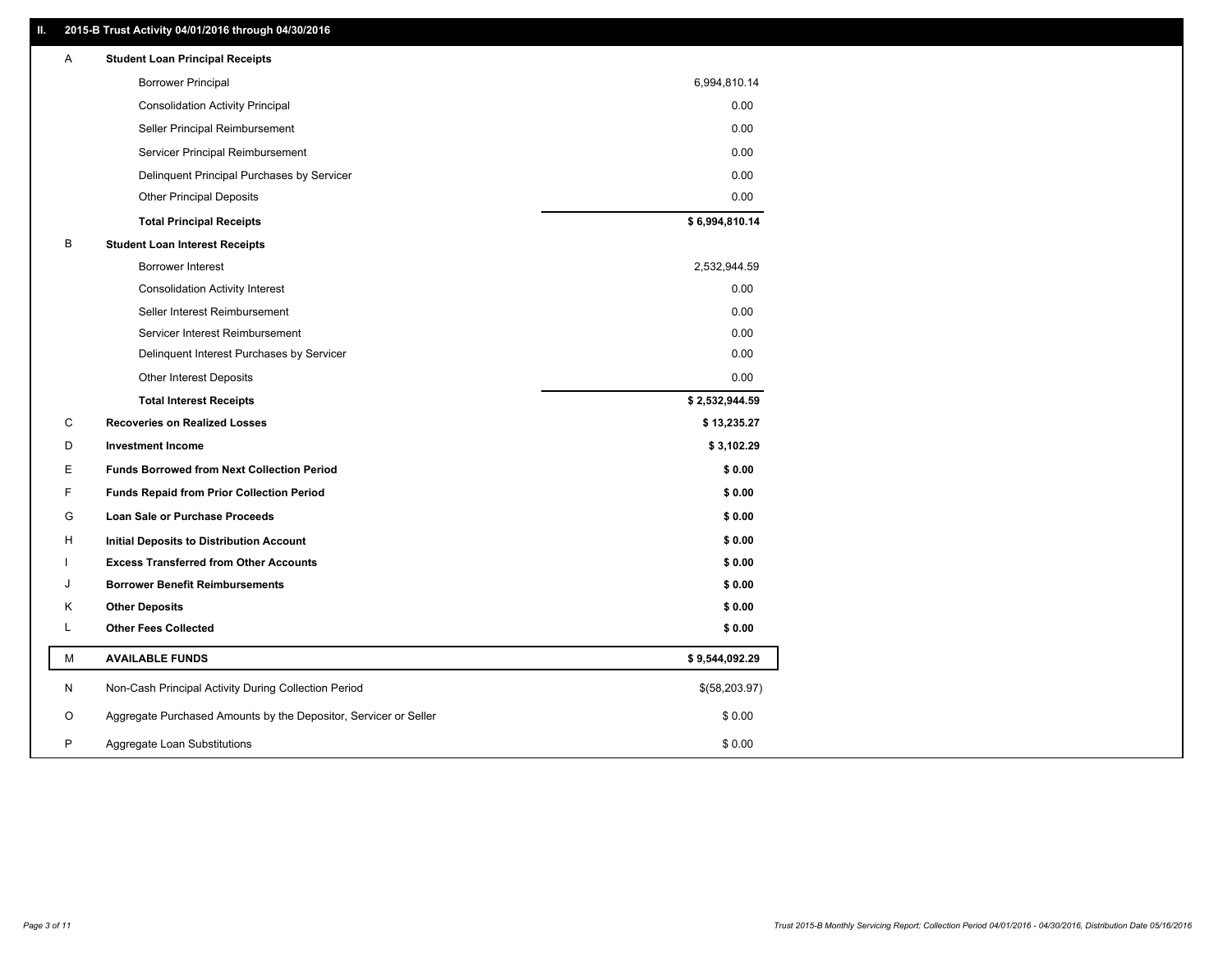|                   |                       |                          |         |                  | <b>Loans by Repayment Status</b> |                            |                          |         |                  |                |                            |
|-------------------|-----------------------|--------------------------|---------|------------------|----------------------------------|----------------------------|--------------------------|---------|------------------|----------------|----------------------------|
|                   |                       |                          |         | 04/30/2016       |                                  |                            |                          |         | 03/31/2016       |                |                            |
|                   |                       | <b>Wtd Avg</b><br>Coupon | # Loans | Principal        | % of Principal                   | % of Loans in<br>Repay (1) | <b>Wtd Avg</b><br>Coupon | # Loans | Principal        | % of Principal | % of Loans in<br>Repay (1) |
| INTERIM:          | IN SCHOOL             | 9.03%                    | 12,271  | \$133,805,292.75 | 20.148%                          | $-$ %                      | 9.02%                    | 12,405  | \$135,303,981.33 | 20.160%        | $-$ %                      |
|                   | <b>GRACE</b>          | 8.86%                    | 2,393   | \$23,201,058.13  | 3.494%                           | $-$ %                      | 8.88%                    | 2,401   | \$23,697,770.91  | 3.531%         | $-$ %                      |
|                   | <b>DEFERMENT</b>      | 8.90%                    | 2,094   | \$20,660,070.00  | 3.111%                           | $-$ %                      | 8.88%                    | 2,071   | \$20,352,911.94  | 3.032%         | $-$ %                      |
| <b>REPAYMENT:</b> | <b>CURRENT</b>        | 7.97%                    | 41,826  | \$453,133,013.57 | 68.232%                          | 93.152%                    | 7.99%                    | 42,291  | \$460,565,783.29 | 68.622%        | 93.647%                    |
|                   | 31-60 DAYS DELINQUENT | 9.03%                    | 539     | \$6,639,458.18   | 1.000%                           | 1.365%                     | 9.07%                    | 450     | \$5,278,117.17   | 0.786%         | 1.073%                     |
|                   | 61-90 DAYS DELINQUENT | 9.24%                    | 268     | \$3,312,639.95   | 0.499%                           | 0.681%                     | 9.12%                    | 302     | \$3,533,082.35   | 0.526%         | 0.718%                     |
|                   | > 90 DAYS DELINQUENT  | 9.25%                    | 161     | \$1,874,218.32   | 0.282%                           | 0.385%                     | 9.44%                    | 185     | \$2,141,896.92   | 0.319%         | 0.436%                     |
|                   | FORBEARANCE           | 8.45%                    | 1,485   | \$21,484,294.69  | 3.235%                           | 4.417%                     | 8.32%                    | 1,377   | \$20,289,515.79  | 3.023%         | 4.125%                     |
| <b>TOTAL</b>      |                       |                          | 61,037  | \$664,110,045.59 | 100.00%                          | 100.00%                    |                          | 61,482  | \$671,163,059.70 | 100.00%        | 100.00%                    |

Percentages may not total 100% due to rounding  $^\star$ 

1 Loans classified in "Repayment" include any loan for which interim interest only, \$25 fixed payments or full principal and interest payments are due.

|                |                                                                                                                              |                          |         |                  | <b>Loans by Borrower Status</b> |                                |                          |         |                  |                |                                |
|----------------|------------------------------------------------------------------------------------------------------------------------------|--------------------------|---------|------------------|---------------------------------|--------------------------------|--------------------------|---------|------------------|----------------|--------------------------------|
|                |                                                                                                                              |                          |         | 04/30/2016       |                                 |                                |                          |         | 03/31/2016       |                |                                |
|                |                                                                                                                              | <b>Wtd Avg</b><br>Coupon | # Loans | Principal        | % of Principal                  | % of Loans in<br>P&I Repay (2) | <b>Wtd Avg</b><br>Coupon | # Loans | Principal        | % of Principal | % of Loans in<br>P&I Repay (2) |
| INTERIM:       | IN SCHOOL                                                                                                                    | 8.48%                    | 25,461  | \$303,235,321.80 | 45.660%                         | $-$ %                          | 8.47%                    | 25,692  | \$305,653,157.24 | 45.541%        | $-$ %                          |
|                | GRACE                                                                                                                        | 8.33%                    | 4,446   | \$47,512,292.71  | 7.154%                          | $-$ %                          | 8.31%                    | 4,491   | \$48,704,672.96  | 7.257%         | $-$ %                          |
|                | <b>DEFERMENT</b>                                                                                                             | 8.52%                    | 3,928   | \$38,625,633.05  | 5.816%                          | $-$ %                          | 8.50%                    | 3,952   | \$38,778,600.15  | 5.778%         | $-$ %                          |
| P&I REPAYMENT: | <b>CURRENT</b>                                                                                                               | 7.98%                    | 24,881  | \$243,024,137.50 | 36.594%                         | 88.457%                        | 8.03%                    | 25,116  | \$247,687,674.93 | 36.904%        | 89.088%                        |
|                | 31-60 DAYS DELINQUENT                                                                                                        | 9.03%                    | 447     | \$5,468,702.33   | 0.823%                          | 1.991%                         | 9.12%                    | 393     | \$4,663,089.25   | 0.695%         | 1.677%                         |
|                | 61-90 DAYS DELINQUENT                                                                                                        | 9.28%                    | 241     | \$3,055,506.71   | 0.460%                          | 1.112%                         | 9.16%                    | 283     | \$3,318,039.16   | 0.494%         | 1.193%                         |
|                | > 90 DAYS DELINQUENT                                                                                                         | 9.29%                    | 148     | \$1,704,156.80   | 0.257%                          | 0.620%                         | 9.45%                    | 178     | \$2,068,310.22   | 0.308%         | 0.744%                         |
|                | FORBEARANCE                                                                                                                  | 8.45%                    | 1,485   | \$21,484,294.69  | 3.235%                          | 7.820%                         | 8.32%                    | 1,377   | \$20,289,515.79  | 3.023%         | 7.298%                         |
| <b>TOTAL</b>   |                                                                                                                              |                          | 61,037  | \$664,110,045.59 | 100.00%                         | 100.00%                        |                          | 61,482  | \$671,163,059.70 | 100.00%        | 100.00%                        |
|                | Percentages may not total 100% due to rounding                                                                               |                          |         |                  |                                 |                                |                          |         |                  |                |                                |
|                | 2 Loans classified in "P&I Repayment" includes only those loans for which scheduled principal and interest payments are due. |                          |         |                  |                                 |                                |                          |         |                  |                |                                |

WAC reflects WAC3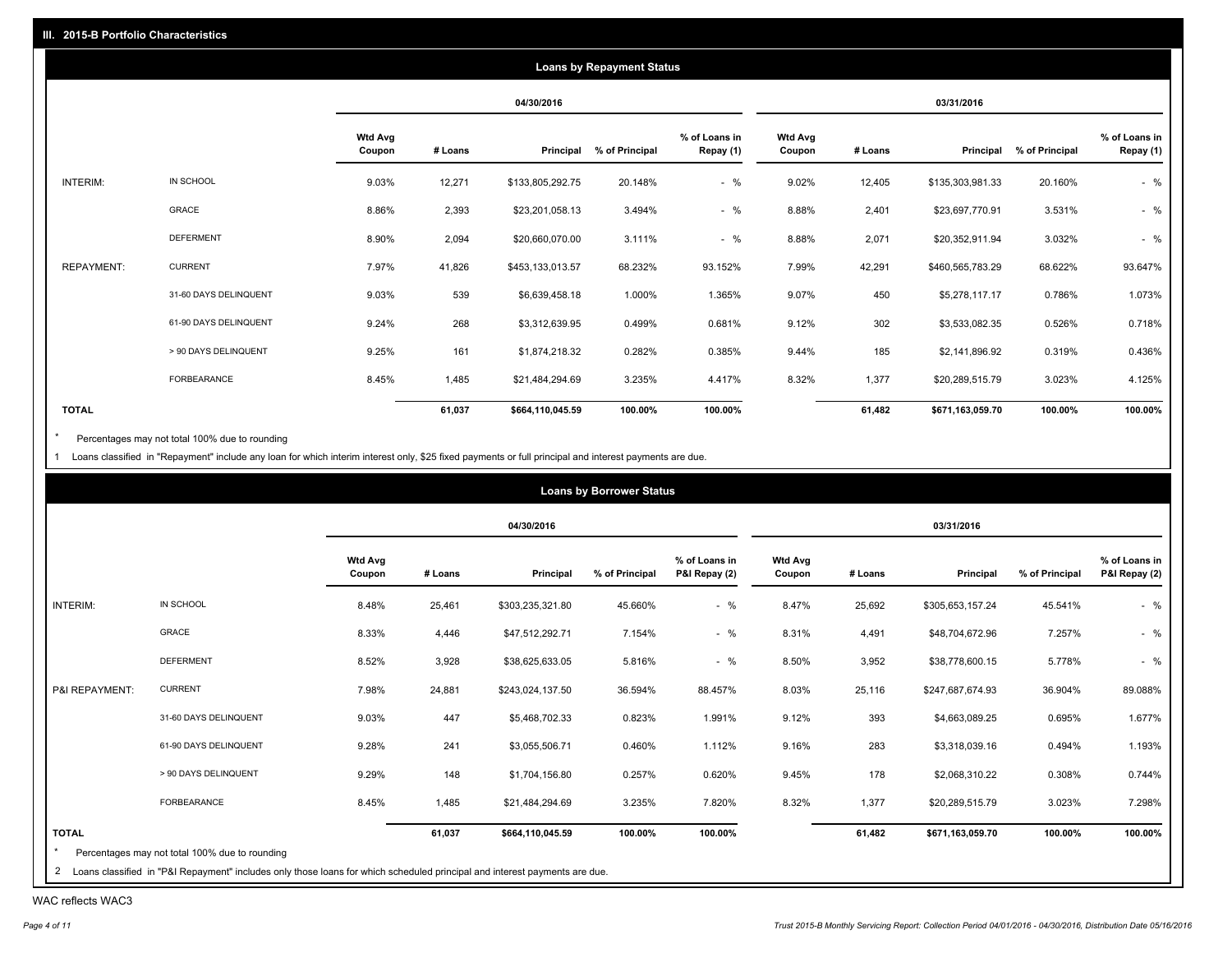|                                                                                 | 4/30/2016        | 3/31/2016        |
|---------------------------------------------------------------------------------|------------------|------------------|
| Pool Balance                                                                    | \$708,438,019.16 | \$714,180,097.04 |
| Total # Loans                                                                   | 61,037           | 61,482           |
| Total # Borrowers                                                               | 41,069           | 41,355           |
| Weighted Average Coupon                                                         | 8.38%            | 8.38%            |
| Weighted Average Remaining Term                                                 | 124.54           | 124.96           |
| Percent of Pool - Cosigned                                                      | 92.1%            | 92.0%            |
| Percent of Pool - Non Cosigned                                                  | 7.9%             | 8.0%             |
| Borrower Interest Accrued for Period                                            | \$4,512,889.29   | \$4,705,228.33   |
| <b>Outstanding Borrower Interest Accrued</b>                                    | \$47,147,040.20  | \$45,893,889.81  |
| Gross Principal Realized Loss - Periodic                                        | \$726,709.83     | \$333,916.77     |
| Gross Principal Realized Loss - Cumulative                                      | \$3,278,657.64   | \$2,551,947.81   |
| Recoveries on Realized Losses - Periodic                                        | \$13,235.27      | \$34,216.16      |
| Recoveries on Realized Losses - Cumulative                                      | \$82,963.97      | \$69,728.70      |
| Net Losses - Periodic                                                           | \$713,474.56     | \$299,700.61     |
| Net Losses - Cumulative                                                         | \$3,195,693.67   | \$2,482,219.11   |
| Non-Cash Principal Activity - Capitalized Interest                              | \$668,861.82     | \$1,666,990.56   |
| Since Issued Total Constant Prepayment Rate (CPR) (1)                           | 5.22%            | 4.97%            |
| <b>Loan Substitutions</b>                                                       | \$0.00           | \$0.00           |
| <b>Cumulative Loan Substitutions</b>                                            | \$0.00           | \$0.00           |
| <b>Unpaid Servicing Fees</b>                                                    | \$0.00           | \$0.00           |
| <b>Unpaid Administration Fees</b>                                               | \$0.00           | \$0.00           |
| <b>Unpaid Carryover Servicing Fees</b>                                          | \$0.00           | \$0.00           |
| Note Interest Shortfall                                                         | \$0.00           | \$0.00           |
| Loans in Modification                                                           | \$3,478,090.91   | \$2,708,435.17   |
| % of Loans in Modification as a % of Loans in Repayment (P&I)                   | 1.27%            | 0.97%            |
|                                                                                 |                  |                  |
| % Annualized Gross Principal Realized Loss - Periodic as a %                    |                  |                  |
| of Loans in Repayment (P&I) * 12                                                | 3.17%            | 1.44%            |
| % Gross Principal Realized Loss - Cumulative as a % of<br>Original Pool Balance | 0.44%            | 0.34%            |
|                                                                                 |                  |                  |

(1) Since Issued Total CPR calculations found in monthly servicing reports issued on or prior to September 15, 2015 originally included loans that were removed from the pool by the sponsor because they became ineligible for the pool between the cut-off date and settlement date. On October 5, 2015, Since Issued Total CPR calculations were revised to exclude these loans and all prior monthly servicing reports were restated. For additional information, see 'Since Issued CPR Methodology' found on page 11 of this report.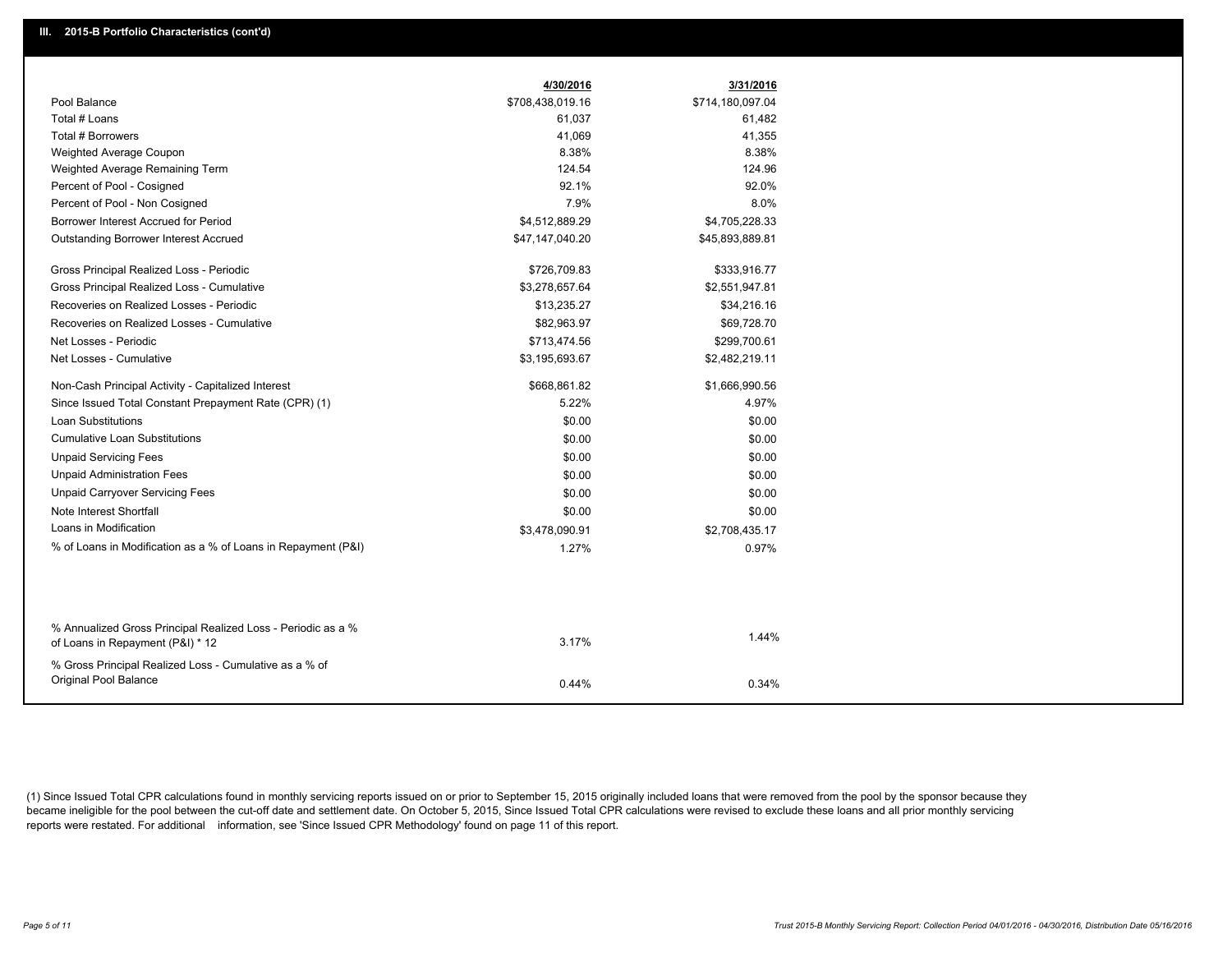#### **Loan Program**  A

|                                    | Weighted<br><b>Average Coupon</b> | # LOANS | <b>S AMOUNT</b>  | $%$ *    |
|------------------------------------|-----------------------------------|---------|------------------|----------|
| - Smart Option Interest-Only Loans | 7.07%                             | 13.418  | \$134,408,173.73 | 20.239%  |
| - Smart Option Fixed Pay Loans     | 8.30%                             | 16,995  | \$212,985,985.82 | 32.071%  |
| - Smart Option Deferred Loans      | 8.79%                             | 30.624  | \$316,715,886.04 | 47.690%  |
| - Other Loan Programs              | $0.00\%$                          | 0       | \$0.00           | 0.000%   |
| <b>Total</b>                       | 8.31%                             | 61,037  | \$664,110,045.59 | 100.000% |

\* Percentages may not total 100% due to rounding

B

C

**Index Type**

|                       | Weighted<br><b>Average Coupon</b> | # LOANS | <b>S AMOUNT</b>  | $%$ *     |
|-----------------------|-----------------------------------|---------|------------------|-----------|
| - Fixed Rate Loans    | 9.56%                             | 10.279  | \$123,161,760.89 | 18.545%   |
| - LIBOR Indexed Loans | 8.02%                             | 50,758  | \$540,948,284.70 | 81.455%   |
| - Other Index Rates   | $0.00\%$                          |         | \$0.00           | $0.000\%$ |
| <b>Total</b>          | 8.31%                             | 61,037  | \$664,110,045.59 | 100.000%  |

\* Percentages may not total 100% due to rounding

## **Weighted Average Recent FICO**

| # LOANS | <b>\$ AMOUNT</b> | $%$ *    |
|---------|------------------|----------|
| 3,731   | \$33,210,474.97  | 5.001%   |
| 3,928   | \$38,243,208.33  | 5.759%   |
| 7,731   | \$80,520,615.98  | 12.125%  |
| 14,842  | \$162,291,649.40 | 24.437%  |
| 30,793  | \$349,704,677.79 | 52.658%  |
| 12      | \$139,419.12     | 0.021%   |
| 61,037  | \$664,110,045.59 | 100.000% |
|         |                  |          |

WAC reflects WAC3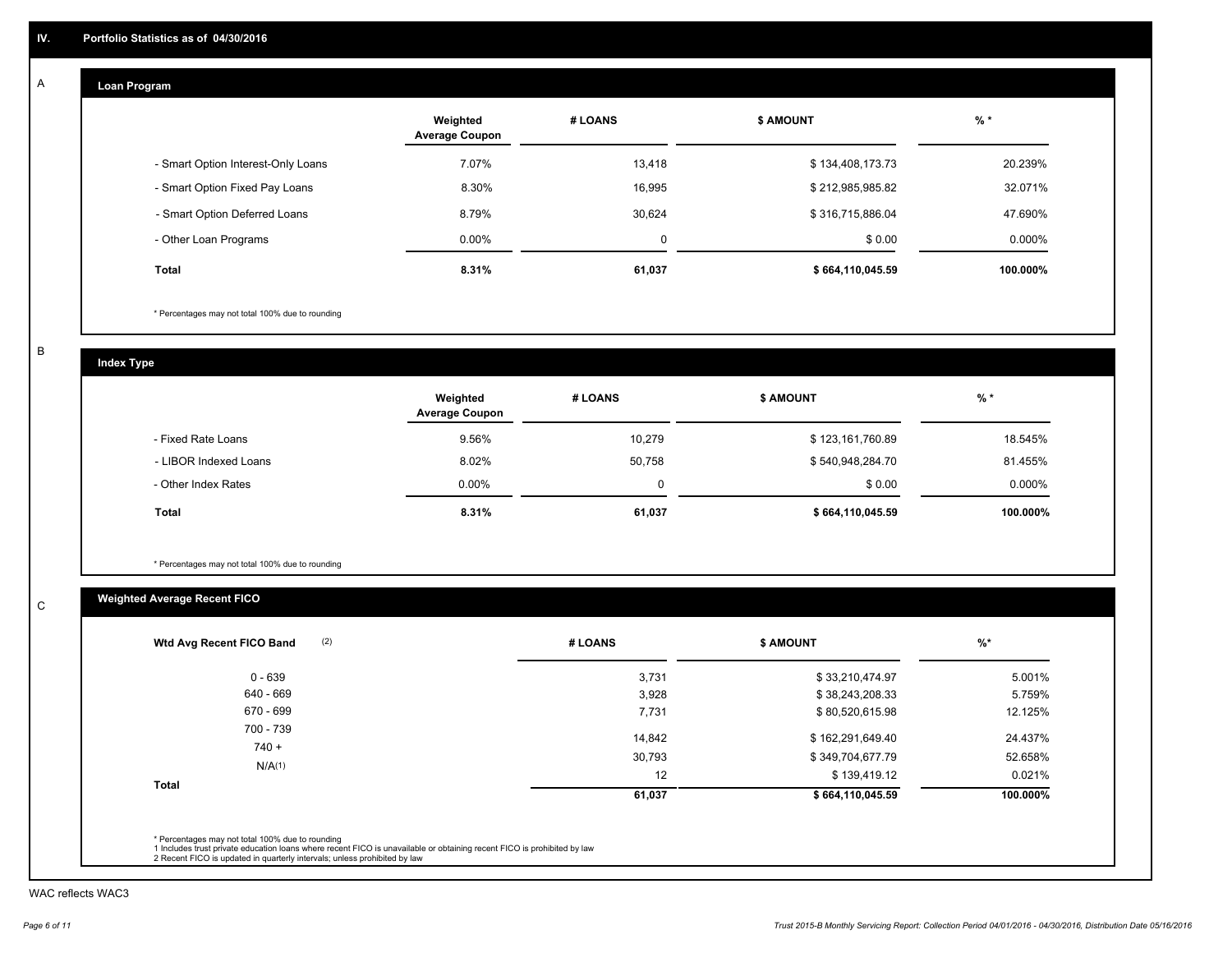| ۷. |     | 2015-B Reserve Account and Principal Distribution Calculations                                 |                  |  |
|----|-----|------------------------------------------------------------------------------------------------|------------------|--|
| А. |     | <b>Reserve Account</b>                                                                         |                  |  |
|    |     | Specified Reserve Account Balance                                                              | \$1,896,081.00   |  |
|    |     | Actual Reserve Account Balance                                                                 | \$1,896,081.00   |  |
| В. |     | <b>Principal Distribution Amount</b>                                                           |                  |  |
|    | i.  | Class A Notes Outstanding                                                                      | \$521,472,056.71 |  |
|    | ii. | Pool Balance                                                                                   | \$708,438,019.16 |  |
|    |     | First Priority Principal Distribution Amount (i - ii)<br>iii.                                  | \$0.00           |  |
|    |     |                                                                                                |                  |  |
|    |     | Class A and B Notes Outstanding<br>iv.                                                         | \$591,472,056.71 |  |
|    |     | First Priority Principal Distribution Amount<br>v.                                             | \$0.00           |  |
|    |     | Pool Balance<br>vi.                                                                            | \$708,438,019.16 |  |
|    |     | Specified Overcollateralization Amount<br>vii.                                                 | \$212,531,405.75 |  |
|    |     | Available Funds (after payment of waterfall items A through H)<br>viii.                        | \$0.00           |  |
|    |     | Class C Notes Outstanding<br>ix.                                                               | \$50,000,000.00  |  |
|    |     | Regular Principal Distribution Amount (if (iv > 0, (iv - v) - (vi - vii), min(viii, ix))<br>x. | \$95,565,443.30  |  |
|    |     | Pool Balance<br>xi.                                                                            | \$708,438,019.16 |  |
|    |     | 10% of Initial Pool Balance<br>xii.                                                            | \$74,339,449.62  |  |
|    |     |                                                                                                |                  |  |
|    |     | First Priority Principal Distribution Amount<br>xiii.                                          | \$0.00           |  |
|    |     | <b>Regular Principal Distribution Amount</b><br>xiv.                                           | \$95,565,443.30  |  |
|    |     | Available Funds (after payment of waterfall items A through J)<br>XV.                          | \$0.00           |  |
|    |     | xvi. Additional Principal Distribution Amount (if(ix $\lt$ = x, min(xv, xi - xiii - xiv)))     | \$0.00           |  |
|    |     |                                                                                                |                  |  |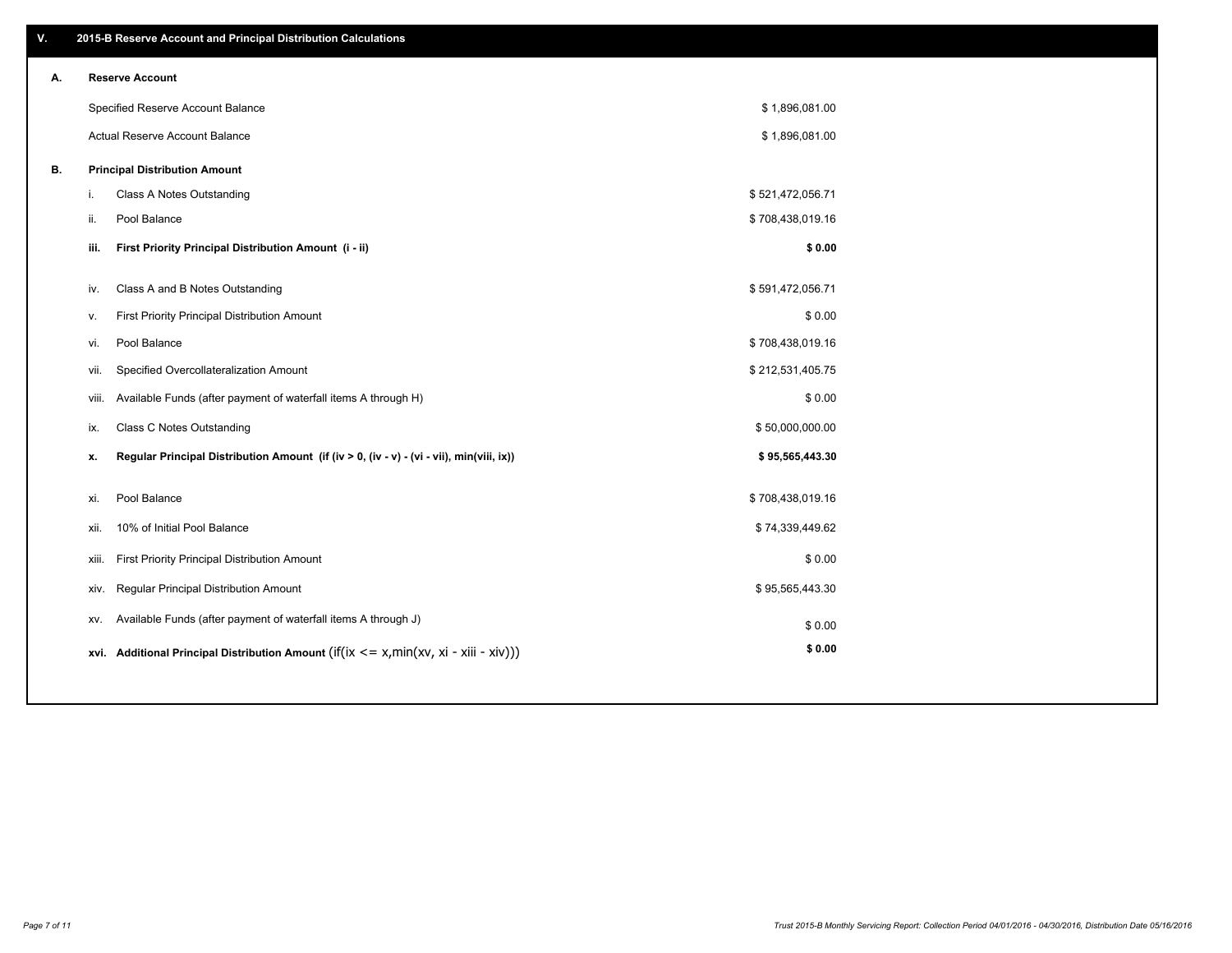|              |                                                         | Paid           | <b>Funds Balance</b> |
|--------------|---------------------------------------------------------|----------------|----------------------|
|              | <b>Total Available Funds</b>                            |                | \$9,544,092.29       |
| A            | <b>Trustee Fees</b>                                     | \$0.00         | \$9,544,092.29       |
| В            | <b>Servicing Fees</b>                                   | \$447,735.99   | \$9,096,356.30       |
| C            | i. Administration Fees                                  | \$8,333.00     | \$9,088,023.30       |
|              | ii. Unreimbursed Administrator Advances plus any Unpaid | \$0.00         | \$9,088,023.30       |
| D            | Class A Noteholders Interest Distribution Amount        | \$904,737.32   | \$8,183,285.98       |
| Ε            | First Priority Principal Payment                        | \$0.00         | \$8,183,285.98       |
| F            | Class B Noteholders Interest Distribution Amount        | \$204,166.67   | \$7,979,119.31       |
| G            | Class C Noteholders Interest Distribution Amount        | \$187,500.00   | \$7,791,619.31       |
| H            | <b>Reinstatement Reserve Account</b>                    | \$0.00         | \$7,791,619.31       |
|              | <b>Regular Principal Distribution</b>                   | \$7,791,619.31 | \$0.00               |
| J            | <b>Carryover Servicing Fees</b>                         | \$0.00         | \$0.00               |
| Κ            | Additional Principal Distribution Amount                | \$0.00         | \$0.00               |
| L.           | Unpaid Expenses of Trustee                              | \$0.00         | \$0.00               |
| M            | Unpaid Expenses of Administrator                        | \$0.00         | \$0.00               |
| $\mathsf{N}$ | Remaining Funds to the Residual Certificateholders      | \$0.00         | \$0.00               |

#### **Waterfall Conditions**

|      | Pool Balance                                                                       | \$708,438,019.16 |  |
|------|------------------------------------------------------------------------------------|------------------|--|
| ii.  | Class A and B Notes Outstanding                                                    | \$591,472,056.71 |  |
| iii. | Class C Noteholders' Interest Distribution Ratio (i / ii)                          | 119.78%          |  |
| iv.  | Minimum Ratio                                                                      | 110.00%          |  |
| ν.   | Is the Class C Noteholders' Interest Distribution Condition Satisfied (iii $>$ iv) |                  |  |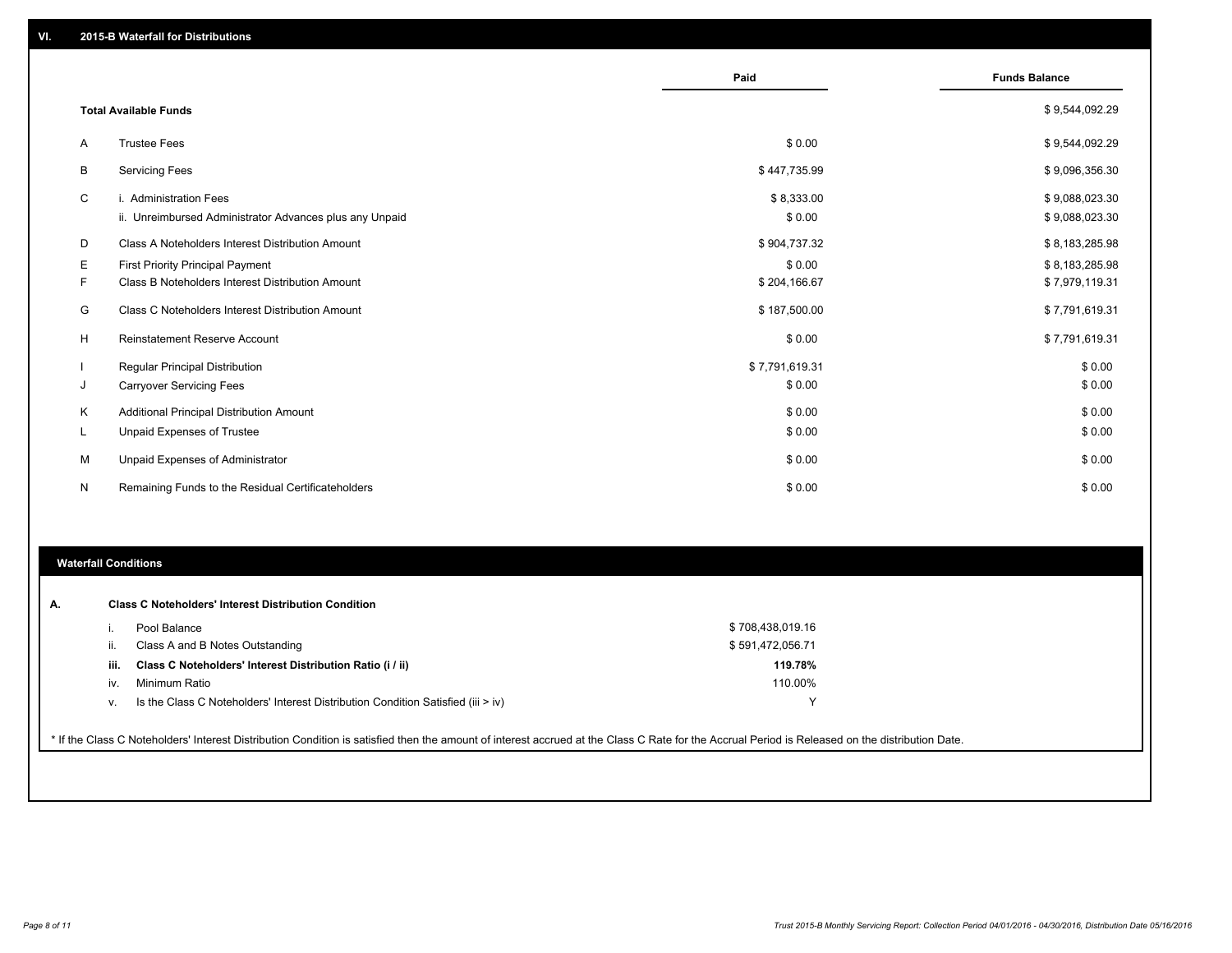| <b>Distribution Amounts</b>                                |                         |                         |                         |
|------------------------------------------------------------|-------------------------|-------------------------|-------------------------|
|                                                            | A1                      | A2A                     | A <sub>2</sub> B        |
| Cusip/Isin                                                 | 78448QAA6               | 78448QAB4               | 78448QAC2               |
| <b>Beginning Balance</b>                                   | \$164,472,056.71        | \$192,000,000.00        | \$90,000,000.00         |
| Index                                                      | <b>LIBOR</b>            | <b>FIXED</b>            | <b>LIBOR</b>            |
| Spread/Fixed Rate                                          | 0.70%                   | 2.98%                   | 1.20%                   |
| Record Date (Days Prior to Distribution)                   | 1 NEW YORK BUSINESS DAY | 1 NEW YORK BUSINESS DAY | 1 NEW YORK BUSINESS DAY |
| <b>Accrual Period Begin</b>                                | 4/15/2016               | 4/15/2016               | 4/15/2016               |
| <b>Accrual Period End</b>                                  | 5/16/2016               | 5/15/2016               | 5/16/2016               |
| Daycount Fraction                                          | 0.08611111              | 0.08333333              | 0.08611111              |
| Interest Rate*                                             | 1.13275%                | 2.98000%                | 1.63275%                |
| <b>Accrued Interest Factor</b>                             | 0.000975424             | 0.002483333             | 0.001405979             |
| <b>Current Interest Due</b>                                | \$160,429.93            | \$476,800.00            | \$126,538.12            |
| Interest Shortfall from Prior Period Plus Accrued Interest | $\mathsf{\$}$ -         | $\mathcal{S}$ -         | $\mathcal{S}$ -         |
| <b>Total Interest Due</b>                                  | \$160,429.93            | \$476,800.00            | \$126,538.12            |
| <b>Interest Paid</b>                                       | \$160,429.93            | \$476,800.00            | \$126,538.12            |
| <b>Interest Shortfall</b>                                  | $S -$                   | $\mathsf{\$}$ -         | $\mathsf{\$}$ -         |
| <b>Principal Paid</b>                                      | \$7,791,619.31          | $\mathsf{\$}$ -         | $\mathsf{\$}$ -         |
| <b>Ending Principal Balance</b>                            | \$156,680,437.40        | \$192,000,000.00        | \$90,000,000.00         |
| Paydown Factor                                             | 0.032876031             | 0.000000000             | 0.000000000             |
| <b>Ending Balance Factor</b>                               | 0.661098892             | 1.000000000             | 1.000000000             |

\* Pay rates for Current Distribution. For the interest rates applicable to the next distribution date, please see https://www.salliemae.com/about/investors/data/SMBabrate.txt.

**VII. 2015-B Distributions**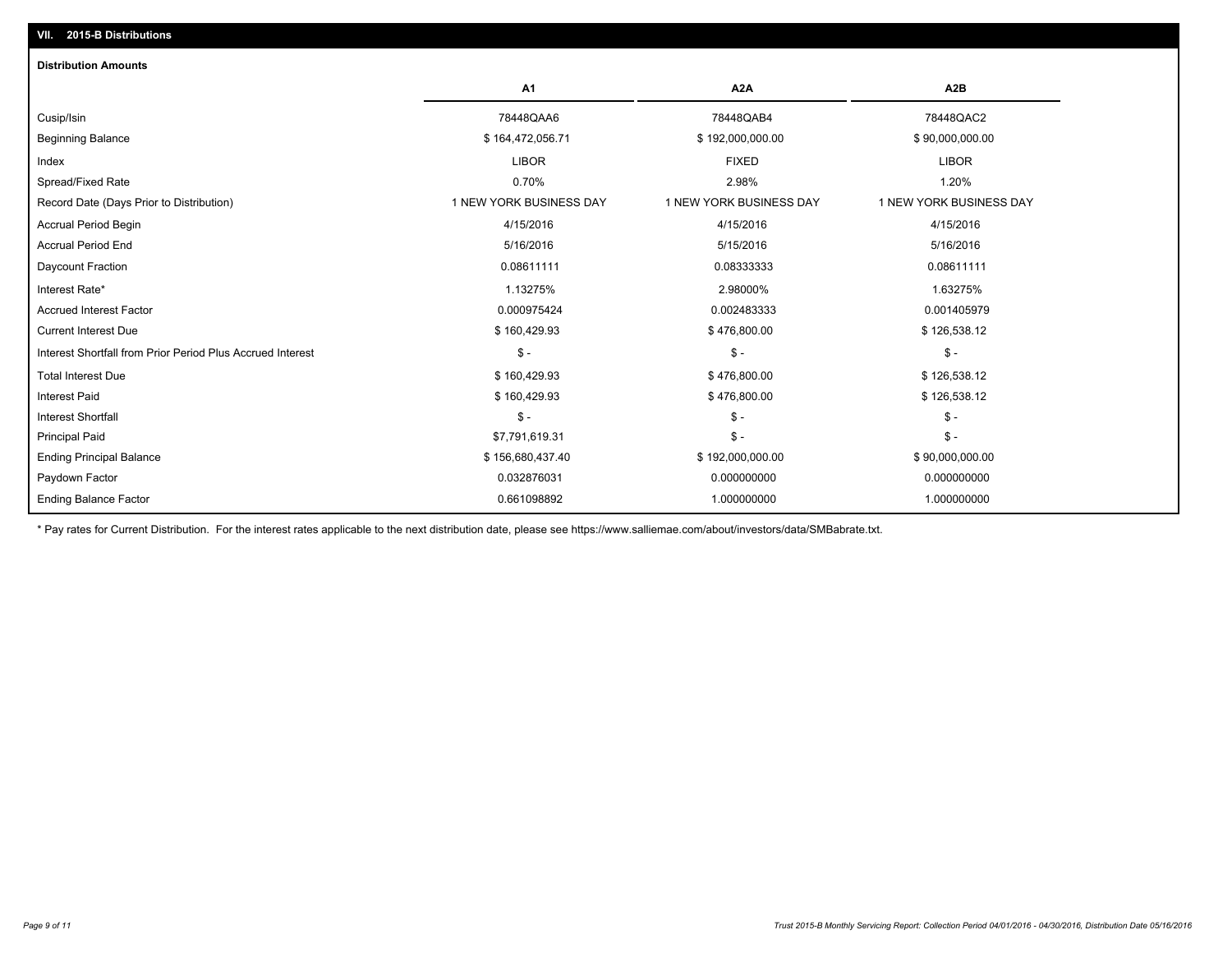| <b>Distribution Amounts</b>                                |                         |                         |                         |
|------------------------------------------------------------|-------------------------|-------------------------|-------------------------|
|                                                            | A <sub>3</sub>          | в                       | c                       |
| Cusip/Isin                                                 | 78448QAD0               | 78448QAE8               | 78448QAF5               |
| <b>Beginning Balance</b>                                   | \$75,000,000.00         | \$70,000,000.00         | \$50,000,000.00         |
| Index                                                      | <b>LIBOR</b>            | <b>FIXED</b>            | <b>FIXED</b>            |
| Spread/Fixed Rate                                          | 1.75%                   | 3.50%                   | 4.50%                   |
| Record Date (Days Prior to Distribution)                   | 1 NEW YORK BUSINESS DAY | 1 NEW YORK BUSINESS DAY | 1 NEW YORK BUSINESS DAY |
| <b>Accrual Period Begin</b>                                | 4/15/2016               | 4/15/2016               | 4/15/2016               |
| <b>Accrual Period End</b>                                  | 5/16/2016               | 5/15/2016               | 5/15/2016               |
| Daycount Fraction                                          | 0.08611111              | 0.08333333              | 0.08333333              |
| Interest Rate*                                             | 2.18275%                | 3.50000%                | 4.50000%                |
| <b>Accrued Interest Factor</b>                             | 0.001879590             | 0.002916667             | 0.003750000             |
| <b>Current Interest Due</b>                                | \$140,969.27            | \$204,166.67            | \$187,500.00            |
| Interest Shortfall from Prior Period Plus Accrued Interest | $\mathsf S$ -           | $$ -$                   | $$ -$                   |
| <b>Total Interest Due</b>                                  | \$140,969.27            | \$204,166.67            | \$187,500.00            |
| <b>Interest Paid</b>                                       | \$140,969.27            | \$204,166.67            | \$187,500.00            |
| <b>Interest Shortfall</b>                                  | $S -$                   | $\mathsf{\$}$ -         | $\mathcal{S}$ -         |
| <b>Principal Paid</b>                                      | $S -$                   | $S -$                   | $$ -$                   |
| <b>Ending Principal Balance</b>                            | \$75,000,000.00         | \$70,000,000.00         | \$50,000,000.00         |
| Paydown Factor                                             | 0.000000000             | 0.000000000             | 0.000000000             |
| <b>Ending Balance Factor</b>                               | 1.000000000             | 1.000000000             | 1.000000000             |

\* Pay rates for Current Distribution. For the interest rates applicable to the next distribution date, please see https://www.salliemae.com/about/investors/data/SMBabrate.txt.

**VII. 2015-B Distributions**